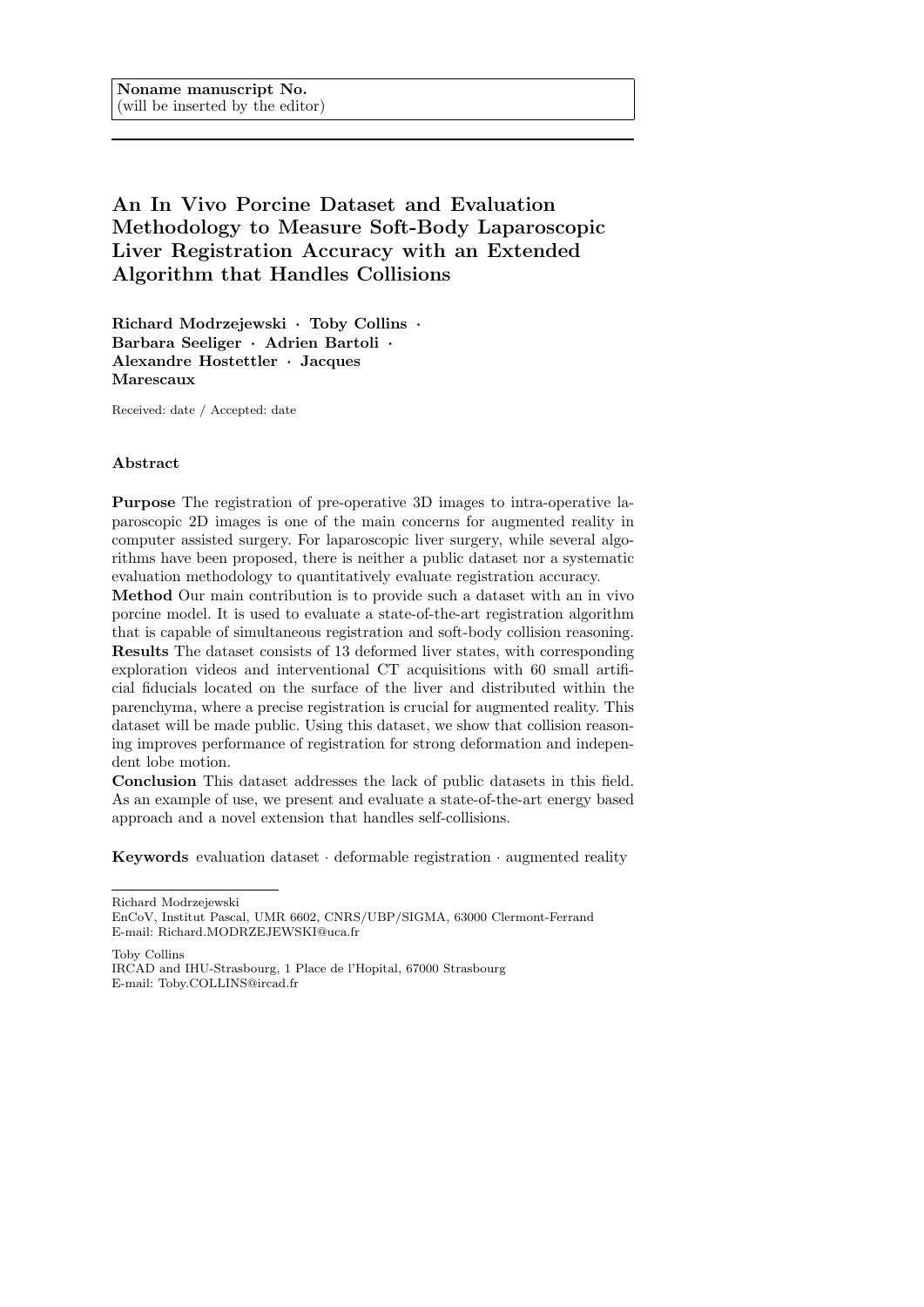# 1 Introduction and Background

#### 1.1 Augmented Reality guidance for laparoscopic liver surgery

In laparoscopic liver surgery, the organ is not manipulated directly by hand as in open surgery, where tactile feedback facilitates localization of the substructures by the surgeon. Augmented Reality (AR) can help the surgeon by augmenting the laparoscopic images with pre-operative or intra-operative data such as tumors or vessels, to show their positions bellow the liver surface. For this purpose, pre-operative 3D images containing segmented substructures have to be registered to the intra-operative laparoscopic 2D images. Because of the insufflation that causes strong deformation of the liver [26], deformable registration has to be used. Moreover, the pre-operative 3D image does not contain texture information to track the model over time, as required in many tracking systems [6].

The common approach to the AR pipeline is to divide the problem into two steps [13, 7]. First, an initial registration of the pre-operative 3D model to the intra-operative 2D images is computed. The 2D images are extracted from an exploration video, where the deformation is assumed constant. This video is captured at the early stage of the surgery where the surgeon records as much of the liver surface as possible. The registration uses geometric cues only during this step. Once this initial registration is performed, the model can be textured and textured-based tracking used for the rest of the intervention.

#### 1.2 Limitations of existing registration solutions

The registration of intra-operative CT images to laparoscopic 2D images of the exploration video is defined as the initial registration problem. In the literature, there are three main approaches to this problem: manual alignment, automatic rigid registration and deformable registration. Manual alignment can be done by a specialist between the 3D pre-operative images and 2D intra-operative images. This solution is relevant only when considering small deformations with almost rigid organs. Moreover, a specialist in anatomy is needed during the procedure, and the result and time needed for the procedure are strongly operator-dependent. If the deformation is negligible, another solution is to search for the rigid transform that minimizes the distance between surface points of the transformed model and the target surface. Concretely, anatomical features can be used to initialize an ICP algorithm [4]. The algorithm may fail if the features used are hardly seen in the 2D images. For strong deformations, deformable registration has to be used. This is technically very challenging and involves organ-specific parameter tuning. There are two main techniques when considering deformable registration in laparoscopic liver surgery. The first one is simulation-based where the liver and all the applied forces are modeled [2]. The main problems of these methods are the need to determine constraints on the model as forces and the fact that it may be slow as it relies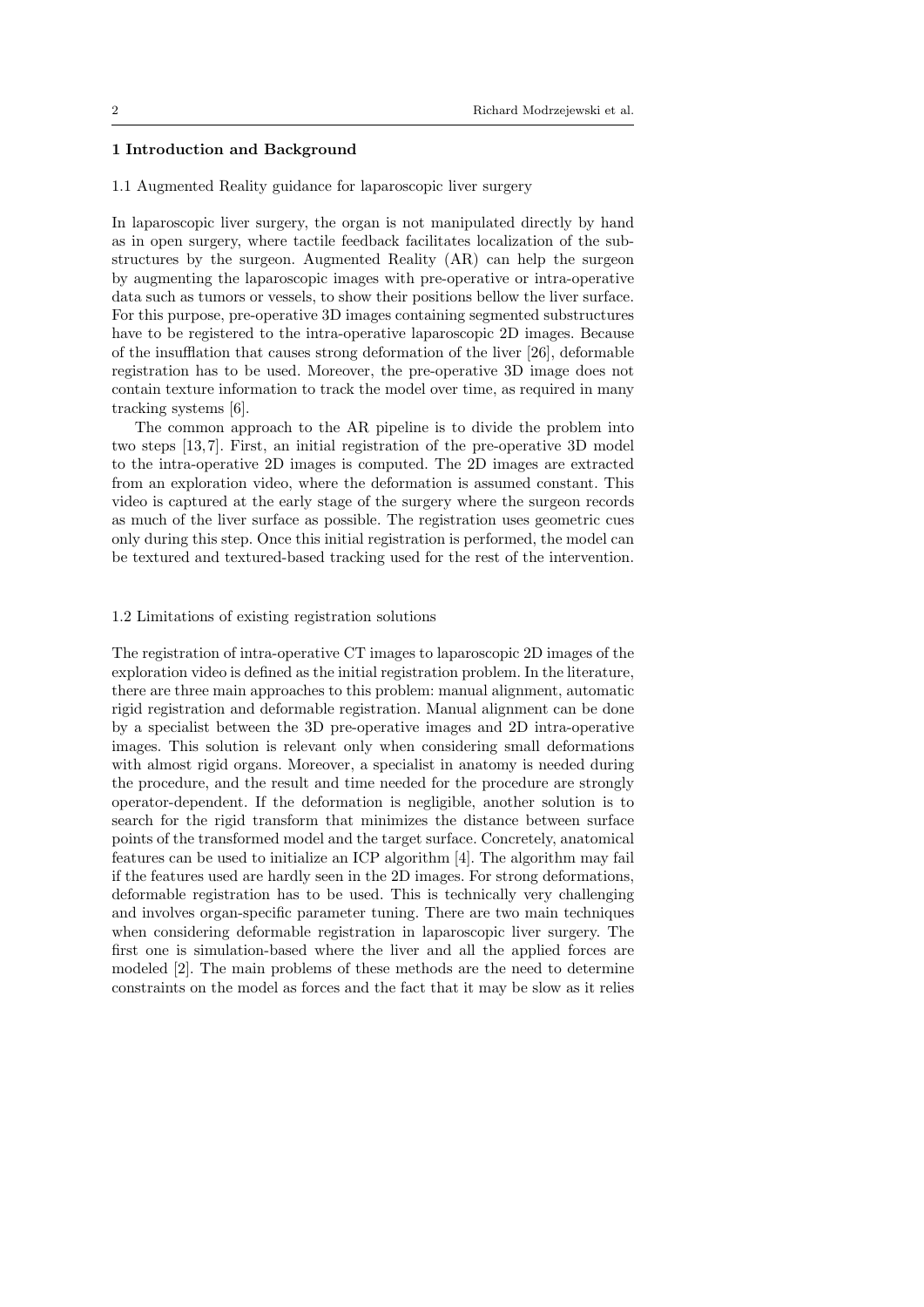on iterative resolution. The second technique is energy-based. The registration is considered as a minimization problem with a data-association term and a regularization term. The first term represents how the model fits the data and the second term represents how the model is limited in its deformation. There are two types of energy-based method: single image registration and multi-image registration. In single image registration, contours are often used to create the data-association term [1, 18, 14]. In multi-image registration, a surface is reconstructed from the image sequence and the problem is cast as a registration of the surface of the 3D volumetric model to this 3D reconstructed surface [15, 21].

As for the tracking problem, different configurations have been studied in the literature. The first one is to consider deformation but no camera motion [18]. The second one considers only camera motion and no deformation [19]. Both are in general not realistic when considering deformable organs and in vivo data. The last approach considers both camera motion and organ deformation [7] and corresponds to the general context of surgery.

In all these works, registration accuracy is rarely measured and a precise and reliable evaluation is never achieved. Moreover, failures in poorly conditioned cases are neither shown nor discussed. When an in vivo quantitative evaluation is performed, it is done with private data made for the purpose of the experiment. Consequently, the result is never fully reproducible and comparable with the rest of the literature. This problem is caused by a lack of open in vivo datasets for registration evaluation which would be possible to use as a reference. Because of this, it is difficult for these methods to enter clinical trials, through the lack of reliable proofs of their accuracy. Another issue is the fact that these methods are limited to controlled manipulation (resection is forbidden) and there is no reasoning about external and self-collisions, whereas collision can add valuable constraints and can prevent some non-plausible registration solutions.

## 1.3 Previous attempts to measure registration accuracy

Measuring registration accuracy is difficult because in practice the groundtruth deformation of real tissues is extremely hard to obtain. In the literature, two quantitative values are often discussed when considering evaluation: Target Registration Error (TRE) and Fiducial Registration Error (FRE). FRE is the error distance between the deformed position of markers that have been used to constrain the registration and their ground-truth position. This can be seen as the residual error of the registration. TRE is the error for points of the model that have not been used to constrain the registration. In ICP-based registration, where fiducials are not used, we can consider that the surface-tosurface error represents the FRE. Nevertheless, when considering deformable registration, the surface-to-surface error does not provide a good metric to evaluate the results. Indeed, as the model can be deformed to fit any surface if flexible enough, there is no warranty concerning the realism of this deforma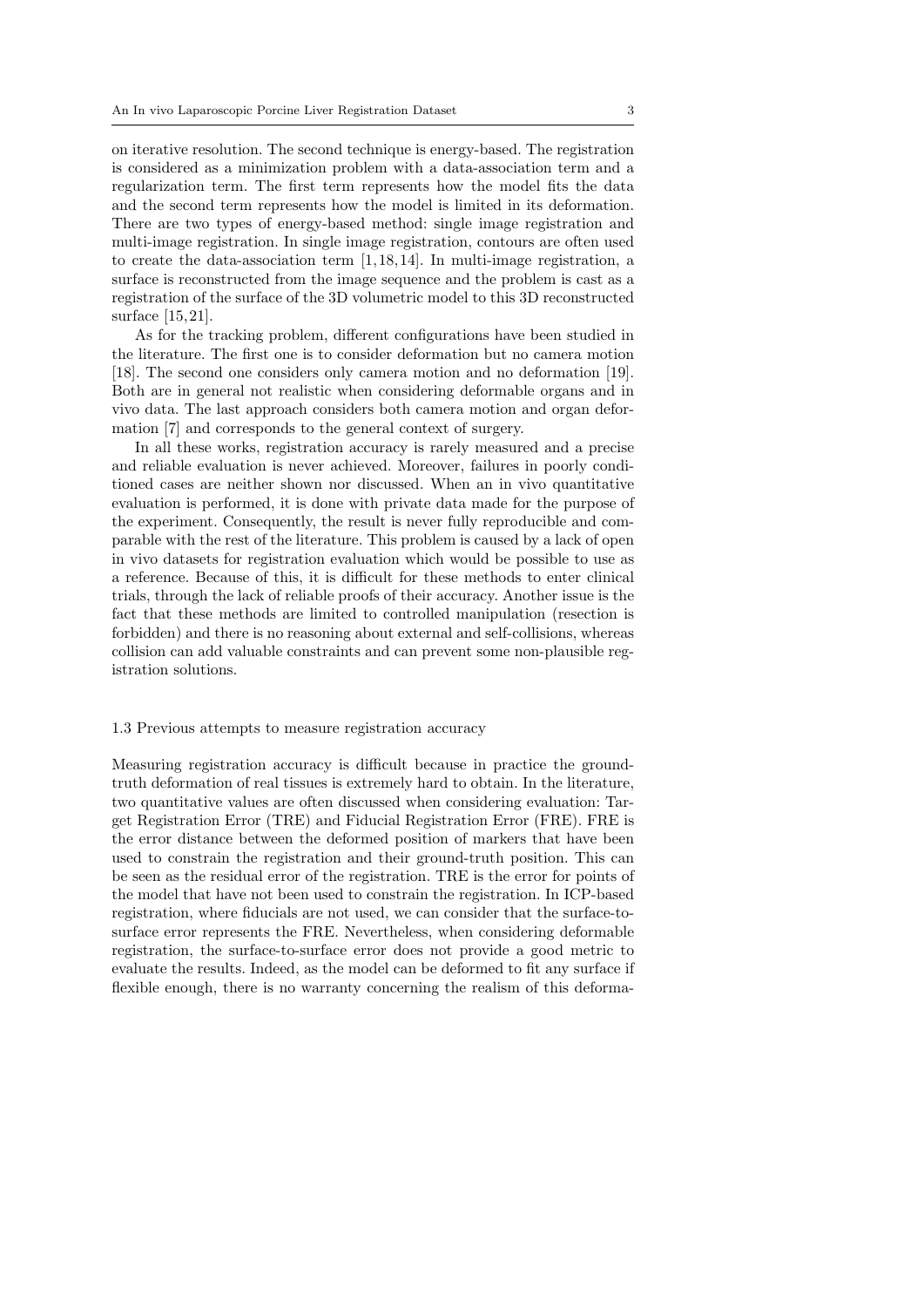tion. Moreover, the absence of dependency between FRE and TRE has been shown [11, 12]. Therefore when considering registration evaluation, TRE has to be preferred in all cases.

In order to evaluate registration algorithms, different approaches have been proposed. The easiest way to obtain quantitative results is to perform the evaluation on simulated in silico data [21, 18, 14]. With such an approach TRE can be computed by adding virtual markers in the data, and surface-to-surface error is also easy to obtain. Nevertheless, in this case, a physical characterization and simulation of the organ has to be done, which requires simplified modeling and has no guarantee for the realism of the simulation. Other approaches use physical silicon models (phantoms) [25, 5, 15, 16] where only the physical characteristics of the organ have to be determined. Nevertheless, realistic phantoms of the liver are expensive to produce, and it is difficult to replicate in vivo conditions.

When it comes to in vivo evaluation, qualitative evaluations are often preferred because of the difficulty to obtain ground-truth for this configuration. Attempts have been made by [24] to obtain quantitative error evaluation for in vivo data by evaluating the reprojection error of detected features located on the liver surface. But in contrast to TRE, the error obtained is highly dependent on the quality of the marker association in the algorithm. Moreover, only the error on the surface is estimated.

In summary, while in silico and phantom datasets for TRE evaluation exist [23], there is no in vivo liver data for TRE evaluation to date.

#### 1.4 Contributions

Our first contribution is an in vivo dataset (Fig. 1) and evaluation methodology for TRE evaluation using internal and external artificial landmarks (metal spheres and clips). The dataset includes 13 interventional CT images with contrast injection of a pig liver in different deformed states. For each state, there is one exploration video, and a 3D surface reconstruction computed with a state-of-the-art dense SfM method (photoscan). During CT images acquisition and video recording, the breathing was stopped (apnea). Interventional reconstructions were aligned to the corresponding CT image in order to obtain the position of the markers when using the surface reconstruction as target. Clips and spheres were associated using a novel interactive graph-based matching algorithm. The associations allow evaluating TRE at each clip or sphere in all deformation states. The dataset also includes a carefully segmented 3D liver model, with individual lobes segmented. Such a geometry in a liver model has never been achieved before (lobes are always considered fused into one virtual lobe in the model). The problem with fused lobes is that it fundamentally prevents individual lobe motion being recovered. This is the first systematic database to measure quantitative external and internal registration accuracy (TRE) for laparoscopic liver registration. This will be made public and help drive AR research to have better evaluation standardization and transparent,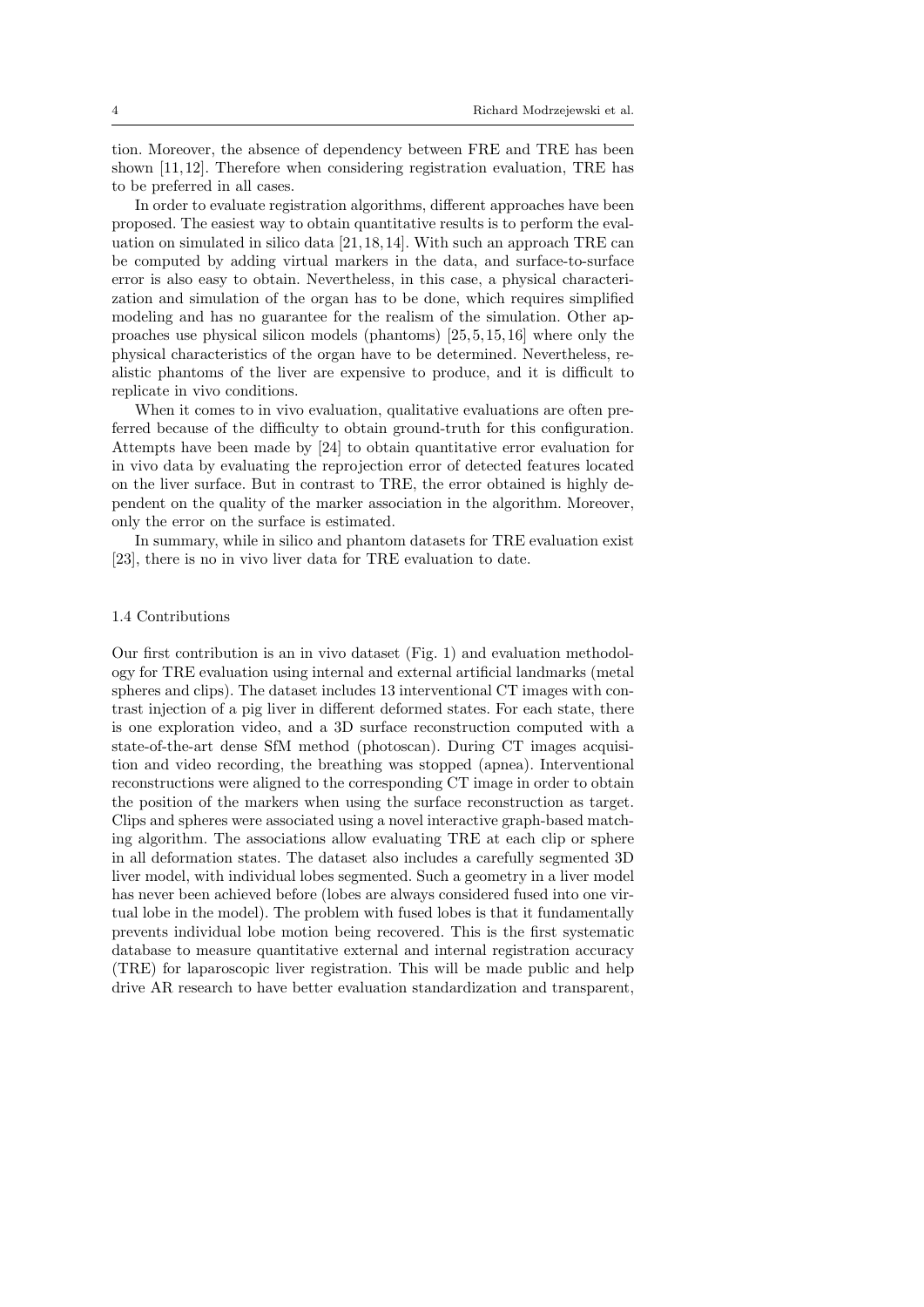

Fig. 1 Composition of the proposed dataset.

consistent evaluation. All registration algorithms can be processed and ranked with this dataset based on this error metric. This dataset is used in this paper to evaluate a state-of-the-art initial registration algorithm but can also be used in the future for evaluating registration updating algorithms and evaluating interventional 3D reconstruction accuracy. This is an important and open topic and there exists no public dataset for measuring error in vivo. Many algorithm need training data to extract the parameters they will use. If only few data are needed, one could only use one randomly selected configuration for this and process the error with the entire dataset (we chose this method and used the 8th configuration for our tests). If not, data should be split in training and testing data, and when comparing two algorithms, the same subsets have to be used.

Our second contribution is an adaptation of a state-of-the-art initial registration algorithm to include self-collision constraints. Self-collision constraints are necessary to handle the deformation of non-convex structures, in particular, they are necessary for handling the lobes of the porcine liver. They are also necessary when considering the collision between different organs but this has not yet been attempted in the literature.

### 2 Evaluation methodology

#### 2.1 Description of the procedure

The method is presented in Fig. 2. The new in vivo evaluation dataset presented was obtained on a 50Kg male Large White Pig (Sus scrofa domesticus). By laparotomy, the liver surface was exposed. Fifteen metal clips of 1cm length were distributed evenly on the ventral liver surface. Additionally, 45 metal spheres of 2mm diameter were introduced into the liver parenchyma. This was achieved by accessing the dorsal aspect of each liver lobe and the spheres were placed by use of an introduction catheter, in order to avoid surface lesions indicative of their location (1). The laparotomy was then closed and we proceeded to a laparoscopic approach. After trocar placement, the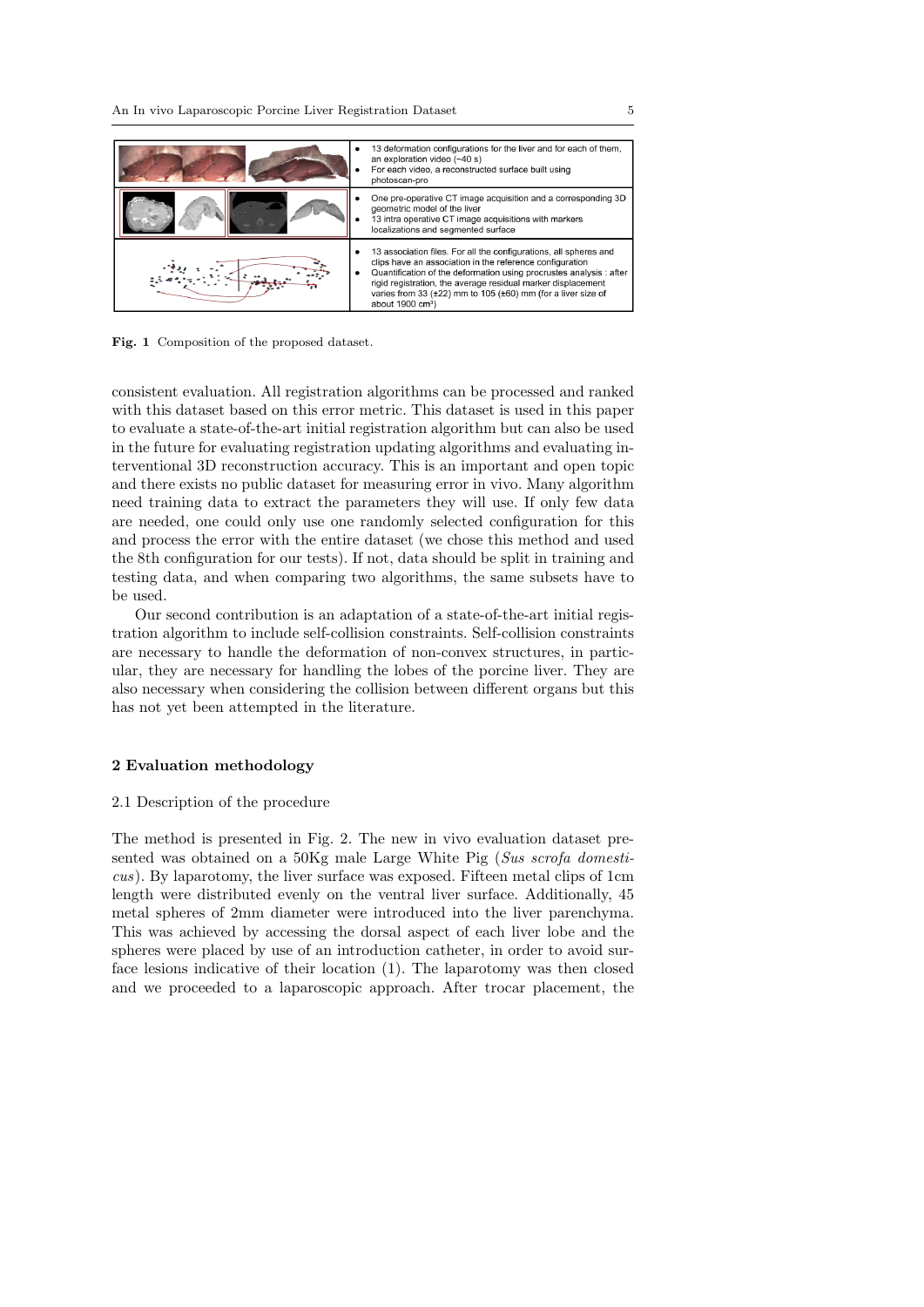

Fig. 2 Evaluation procedure and provided dataset.

abdominal cavity was insufflated with a standard CO2 pressure (12 mmHg). By moving the four porcine liver lobes into different positions, 13 different laparoscopic configurations were obtained and laparoscopic surface exploration with a 3D camera system (3) was recorded on video for each of them. The datasets were complemented by a computed tomography (CT) scan for each configuration to obtain the position of the markers we use to mesure the registration error (2). Two registration targets were considered. The first was to use a segmentation of the surface of the liver using the CT images. This was performed in order to test the registration algorithm reliability in the optimal setting, obtaining a reconstruction of the complete liver surface. In practice, only a portion of the liver surface is reconstructed. The second approach was to use as target a surface reconstruction, built from the video acquired by laparoscopic exploration. It was done using photoscan-pro<sup>1</sup>, a state-of-the-art surface reconstruction software (4). When the laparoscopic phase was completed, the laparotomy was re-opened. We additionally separated the four liver lobes by placing interlobar contrast-agent soaked gauze swabs to facilitate discrimination of lobar margins on the subsequent CT scan. This CT scan served to clearly identify the lobe boundaries and was used to build our reference model with segmented lobes  $(5)$ . At the end of the procedure, the pig was humanely sacrificed according to the protocol.

2.2 Position and correspondences of the markers between views

From the CT images obtained, we segmented the metal markers and classified them as sphere or clip depending on their shape (6). We performed rigid

<sup>1</sup> http://www.agisoft.com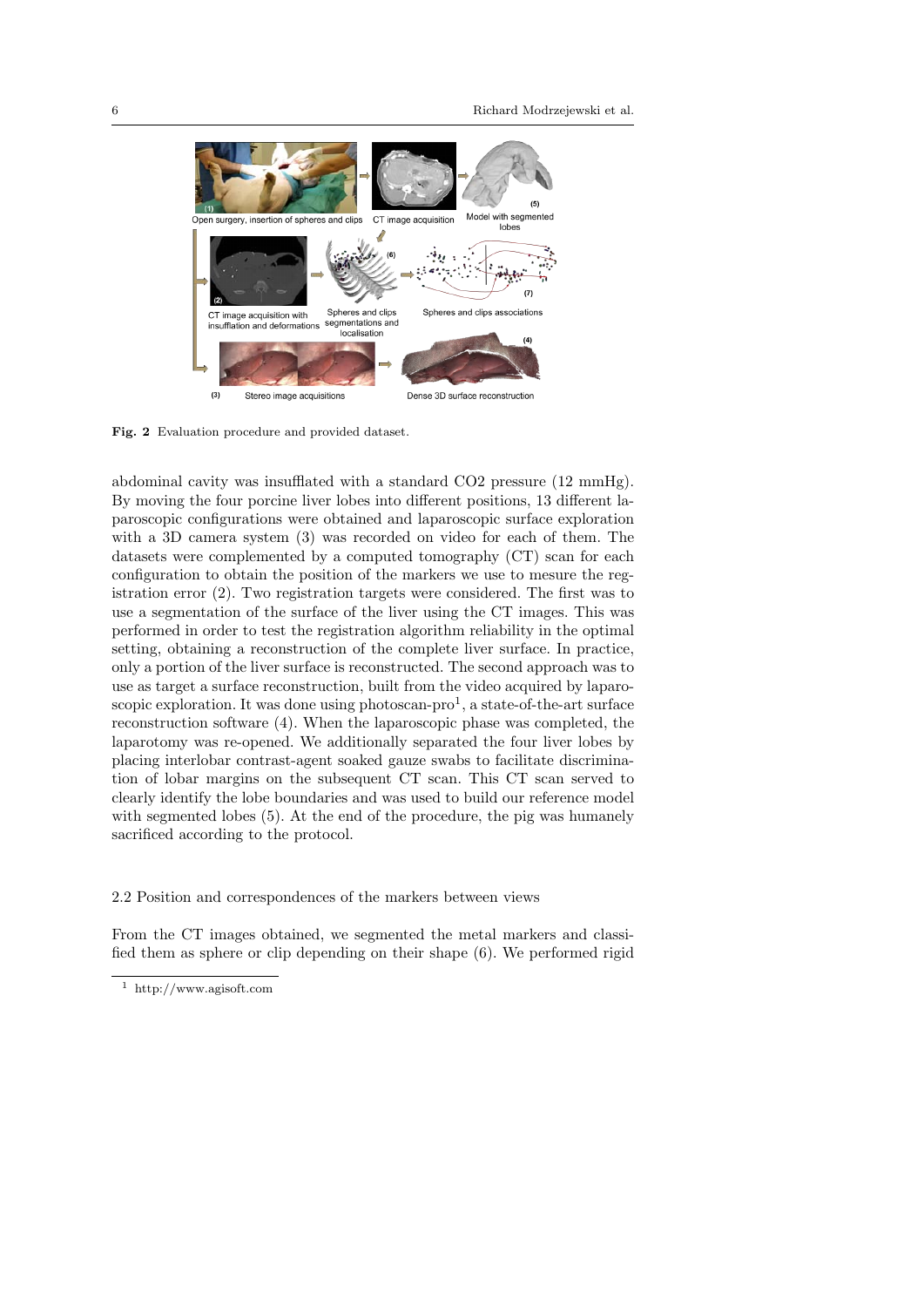registration of the reconstructed surface to the surfaces extracted from CT images using ICP in order to work only in the CT world coordinate system. The only remaining work was to associate all the markers with each other for the different configurations (7) in order to allow TRE computation. Indeed, once this is done, the interpolated positions of each marker can be compared to the position of their association in reference configuration: the ground-truth. The association problem was set as a graph matching problem. For each marker, we searched an association with another marker of the same class (sphere or clip) and that preserves the neighbourhood: the difference of distances between the marker and one of its neighbours in the initial configuration and in the deformed configuration should be minimal. We searched associations that minimize the sum of all these differences. Nevertheless, this problem is NP hard. In order to overcome this, we set the problem as a graph matching problem as proposed in [9]. This is illustrated in Fig. 3. Each node represents an association. In the example provided,  $A_{i,j}$  represents the association of the marker i in the reference position and j in the deformed position.  $E_{ij-kl}$  represents the probability or likelihood to accept the next association in the graph  $A_{k,l}$  by considering the previous association  $A_{i,j}$  as true. We do not consider nodes representing associations between spheres and clips. We do neither consider arcs that allow to re-associate the same marker. For instance, their is no arc between  $A_{2,2}$  and  $A_{3,2}$  (because it would associate the marker number 2 twice). We also do not consider arcs which consider an association where the reference point is not in the neighbourhood of the previous point. We set:

$$
E_{ij-kl} = \exp(-\lambda|\text{dist}(\text{Ref}_i, \text{Ref}_k) - \text{dist}(\text{Def}_j, \text{Def}_l)|)
$$
(1)

where  $\text{Ref}_i$  and  $\text{Ref}_j$  are the centroids of the markers i and j in the reference position and  $\text{Def}_k$  and  $\text{Def}_l$  are the positions of the markers k and l in deformed position. Nevertheless, because of the fact that the markers are not densely present everywhere in the liver and because of strong deformations, the exact solution of this problem may not coincide with the real markers association when considering these constraints only. In order to overcome this, we added extra constraints to this problem by manually fixing some associations (corresponding to removing nodes in the graph). We built up an interface which allows us to refine iteratively the solution provided by the graph matching optimization, by adding extra constraints by manually clicking the corrected associations and achieve correct associations. From a marker in the reference view and the result of the registration for one deformation, one can interpolate the position of this marker after deformation and compare it to the associated marker in the ground-truth.

## 3 Registration Methodology

The deformable registration algorithm presented here is based on previous work [20,7,3] where the problem is formulated as an iterative energy minimization. As a target for the registration, we consider multi-image registra-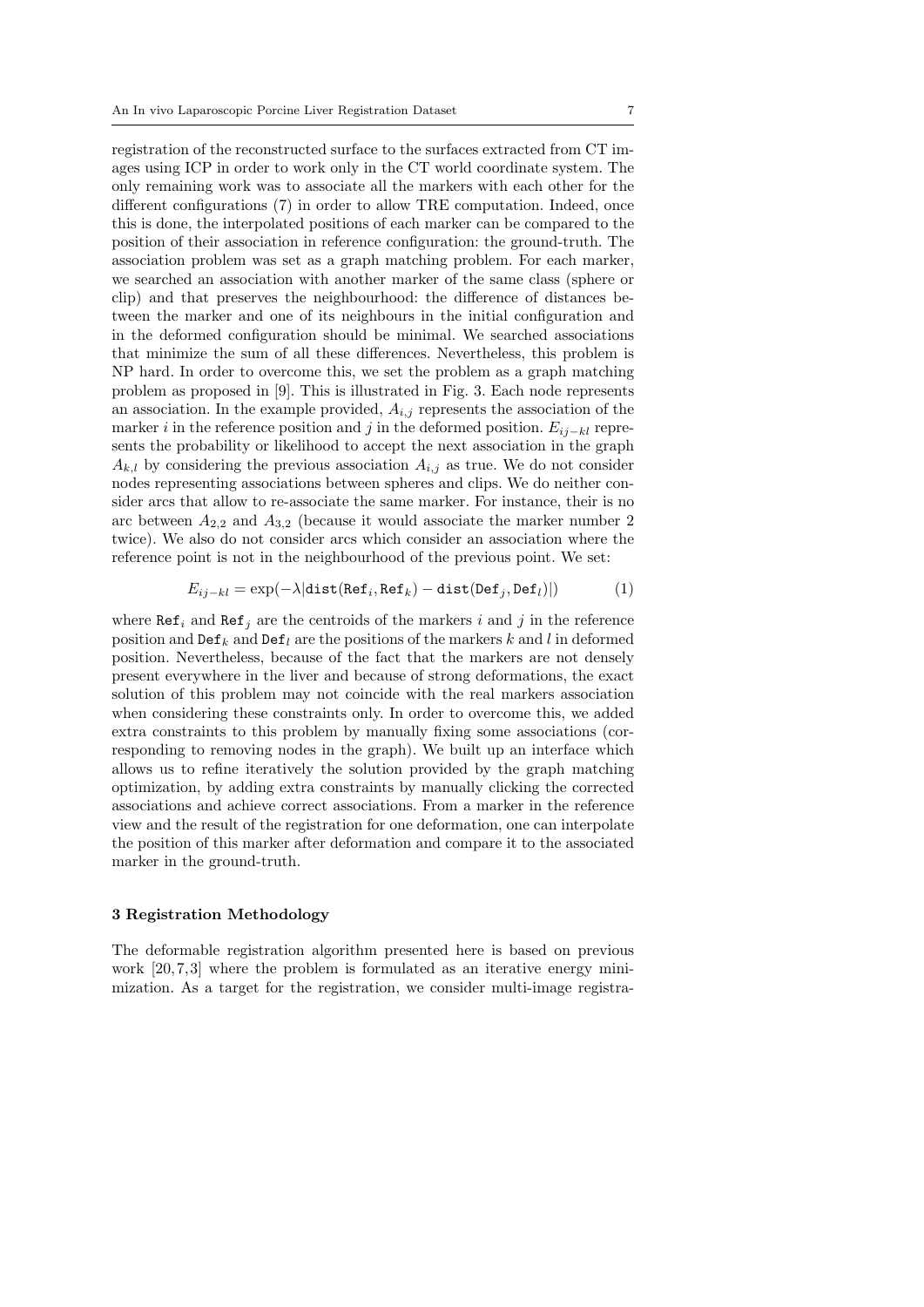

Fig. 3 Graph formulation of the association problem using 3 markers.

tion: not only one image is used, but a surface of the liver reconstructed from an exploration video is used as 3D target surface.

#### 3.1 Terms definition and registration approach

In order to properly segment the different lobes of the liver, recall that they were wrapped in tissues with contrast agent before the reference CT. Doing that, the boundary between the lobes was reinforced in the images and semi-automatic segmentation was much easier to perform. From this extracted surface, we used Tetgen<sup>2</sup> to generate the tetrahedral mesh from surface triangles. We take as input a bio-mechanical model representing the pre-operative liver generated using the tetrahedral mesh. We denote the model's surface vertices as  $\mathcal{V}_s$ . We use  $f(\mathbf{p}; \mathbf{x}) : \mathbb{R}^3 \to \mathbb{R}^3$  to denote the transform of a 3D point p in the initial configuration to the surface reconstruction coordinates. This is parametrized by an unknown vector  $x$ , and the task is to recover it. From this exploration video, we use the associated surface reconstruction as the target of the registration. The vertices of this surface are denoted Q. Without considering the collisions, the problem to minimize is :

$$
E_0(\mathbf{x}) = E_M(\mathbf{x}) + \lambda_{ICP} E_{ICP}(\mathbf{x}; \mathcal{V}_s, \mathcal{Q}) + \lambda_{cont} E_{3Dcontours}(\mathbf{x}, \mathcal{Q}), \quad (2)
$$

where  $\lambda_{ICP} \in \mathbb{R}^+$ , and  $\lambda_{cont} \in \mathbb{R}^+$  are respectively the ICP weight and the contours weight (in our tests we use  $\lambda_{ICP} = 6.1$  and  $\lambda_{cont} = 100.0$ ). The term  $E_M$  represents the mechanical energy of the system. In our experiments we use a mass spring model energy but any other model can be used. In our experiments we model  $E_M(\mathbf{x})$  using a mass-spring model generated from a tetrahedral mesh of our reference liver. The term  $E_{ICP}$  is the *deformable ICP* energy, which attracts the model's transformed surface vertices  $\mathcal{V}_s$  to fit their closest vertices in Q. It constrains the model to fit the target surface. In order to overcome convergence issues associated with point-to-point ICP, we use point-to-plane ICP instead that allows the surfaces to slide across one another

<sup>2</sup> http://wias-berlin.de/software/tetgen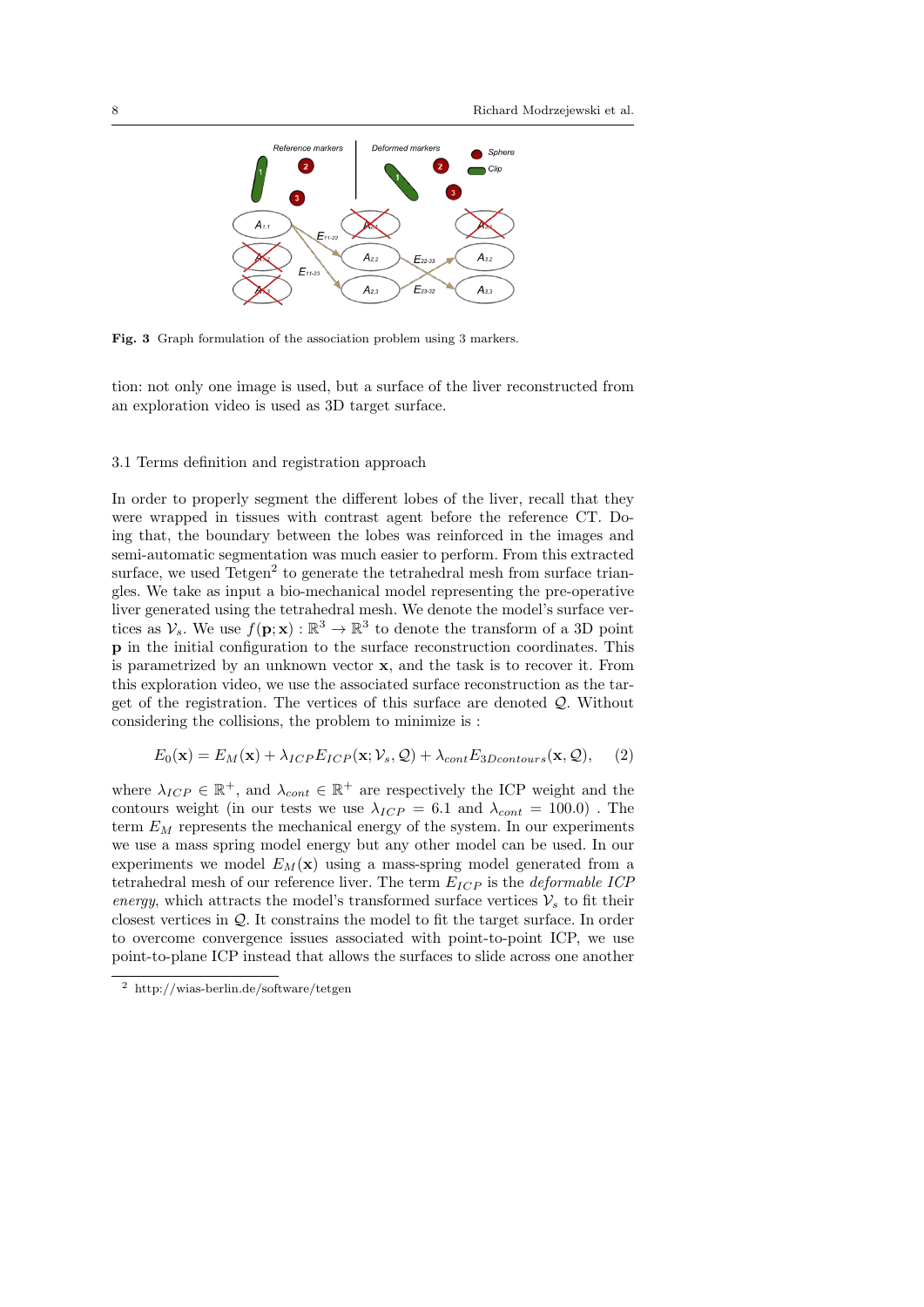during registration.  $E_{3Dcontours}(\mathbf{x}, \mathcal{Q})$  is the contour energy, that helps the registration by using fixed position constraints. 3D landmarks located on the contours of the lobes are localized in the model and in the target. In this work, these are selected manually but it would be possible to automatize this step in future works. All these terms are explained in [20]. We propose to complete this energy with a term to prevent self collision, as:

$$
E(\mathbf{x}) = E_0(\mathbf{x}) + \lambda_{col} E_{collision}(\mathbf{x}).
$$
\n(3)

# 3.2 Collision model

Collision detection for deformable meshes has received a significant attention in the literature. As direct intersection checking is computationally expensive, most works focus on ways to reduce the search space. In our case, even if the initial registration problem does not have to be solved in real-time, it is still important to reduce the computation time as much as possible.

A first approach is to perform spatial hashing of the object and to use an adaptive bounding box [17]. However, as the mesh is not rigid, the structure of the bounding box has to be recomputed at each step of the registration algorithm and this is hardly parallelizable. As a consequence, this method can massively slow down the registration algorithm. Another approach is to subdivide the space containing the object [22]. The problem is parallelizable but the issue is to define the boundary and the size of the voxels of the grid. This solution can be memory-consuming for large meshes.

In our approach, we propose an intermediate parallel solution. First, we only consider the tetrahedra with at least one face belonging to the surface of the model. Indeed, if self-collision happens in the volume then there is necessarily an intersection somewhere on the surface. Removing these collisions will iteratively remove all the collisions inside the mesh. Once this is done, we consider a GPU thread per tetrahedron. When a collision test is performed, all the threads compute the center and the radius of the circumsphere of their associated tetrahedron. Each thread then tests the intersection between its associated circumsphere and all the others. This test is a simple distance comparison and is not computationally expensive. As each thread runs in parallel, the computation time to take into account is the one of the slowest thread, so there is no need to reduce the number of comparisons here. If a possible collision is detected, then a test is performed by the concerning thread, between the related tetrahedra using [10]. In this method, the search space is reduced by using the spheres, the structure of the model is fast to update, and the memory usage is low and constant. We implemented this collision method on the GPU and tested it with meshes of 68123 tetrahedra on a GeForce GTX 1080. The average time for the collision test is 65 ms.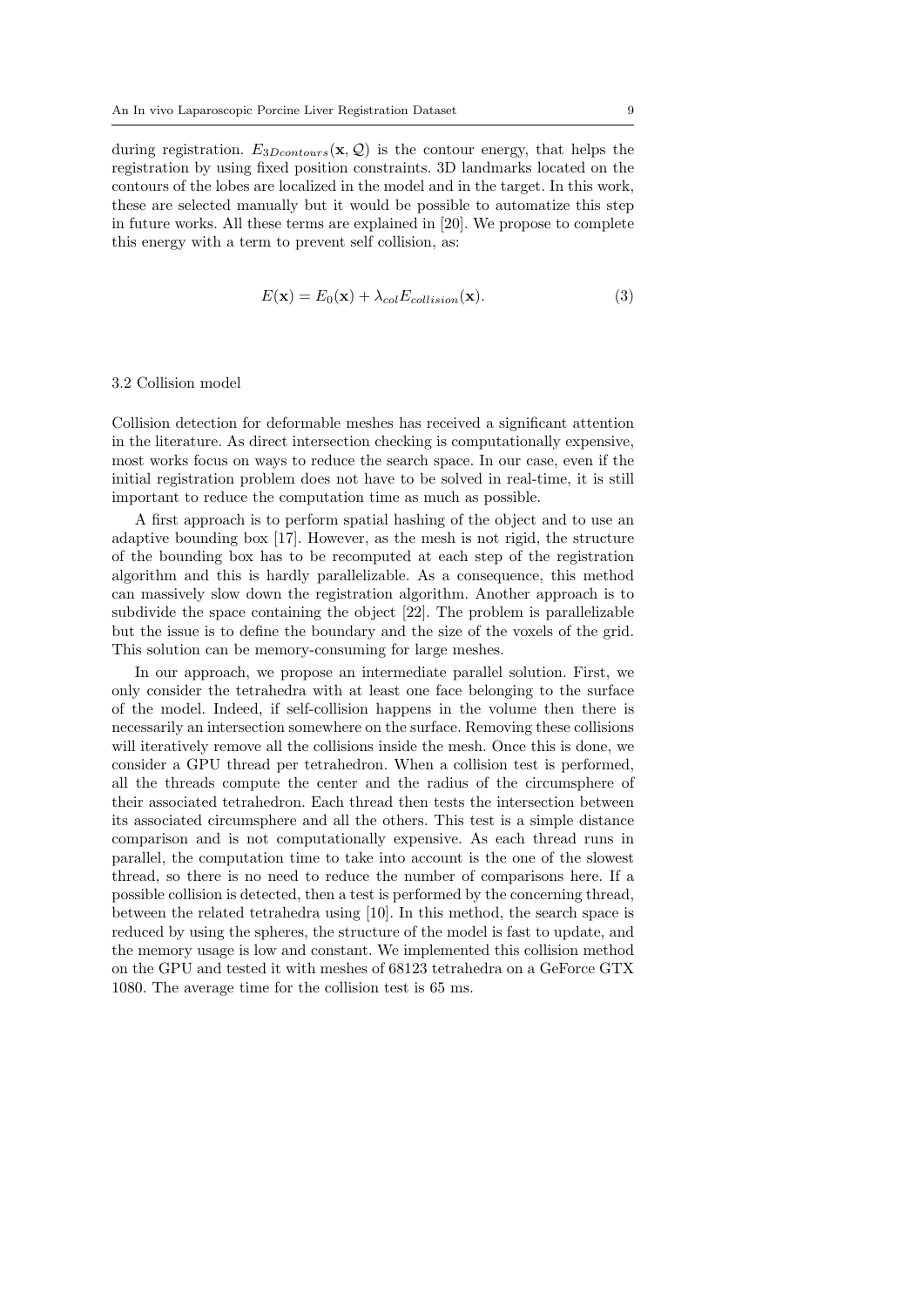# 3.3 Collision energy formulation

Using collision detection, we defined  $E_{collision}$  as the self-collision energy term in the registration energy, which allows the model to recover as soon as a self-collision is detected on the surface of the mesh. This energy is defined as:

$$
E_{collision}(\mathbf{x}; \mathcal{V}_s, Q) = \sum_{collisions} ||x_c - (x_{ci} + \mu_{sharpness} n_{surface})||^2, \quad (4)
$$

where  $x_c$  are the points of the colliding tetrahedron,  $x_{ci}$  is the position of the colliding point in the previous step,  $\mu_{sharpness}$  (set as 0.01 in our experiments) is a weight controlling the rectification step and  $n_{surface}$  is the normal in  $x_{ci}$ . Contrary to [20], the collision energy is only a rectification term that works iteratively. The final solution is an equilibrium where there are small oscillations around small surface collisions (there is no energy preventing future collision). A global energy collision term would require computing the relative distance field to the mesh surface but this is computationally expensive. Our solution is an alternative where real-time processing is still available.

#### 3.4 Resolution of the minimisation problem

In order to reduce computation time, we use the method in [7] to reduce the deformable model's deformation space, exploiting the fact that feasible deformations tend to be mostly smooth. We optimize  $E(\mathbf{x})$  iteratively using a stiff-to-flexible strategy  $[8,3]$ , which is important to avoid local minima. Initially the model is kept rigid, by setting  $\lambda_{ICP}$  to a small value. We then optimize  $E(\mathbf{x})$  using a single Gauss-Newton iteration, and increase  $\lambda_{ICP}$  by a factor.  $\lambda_{cont}$  and  $\lambda_{col}$  (set as 100 in our experiments) are kept fixed. We then repeat the process, truncating  $\lambda_{ICP}$  to a maximal value, which we set to 10 times the initial value. We continue until convergence is detected or a maximum number of iterations is reached. We initialize using a manual roughly-estimated rigid transform.

### 4 Experimental Results

We used the dataset presented in section 2 to evaluate the registration algorithm. In order to evaluate the benefit of using segmented lobes and collision constraints, we tested two configurations for the model using the previously described dataset. The first set of tests (Fig. 4) was done with a model were lobes are fused together. This correspond to the human case but this is not very accurate here because of the sliding between lobes we have for some deformations. The second one (Fig. 5) was performed on a model where the lobes are segmented. In the second set of tests, we tested our registration with (a) and without (b) collision constraints. For both tests, we did two evaluations. One where the TRE of all the markers are considered (a and b). This allows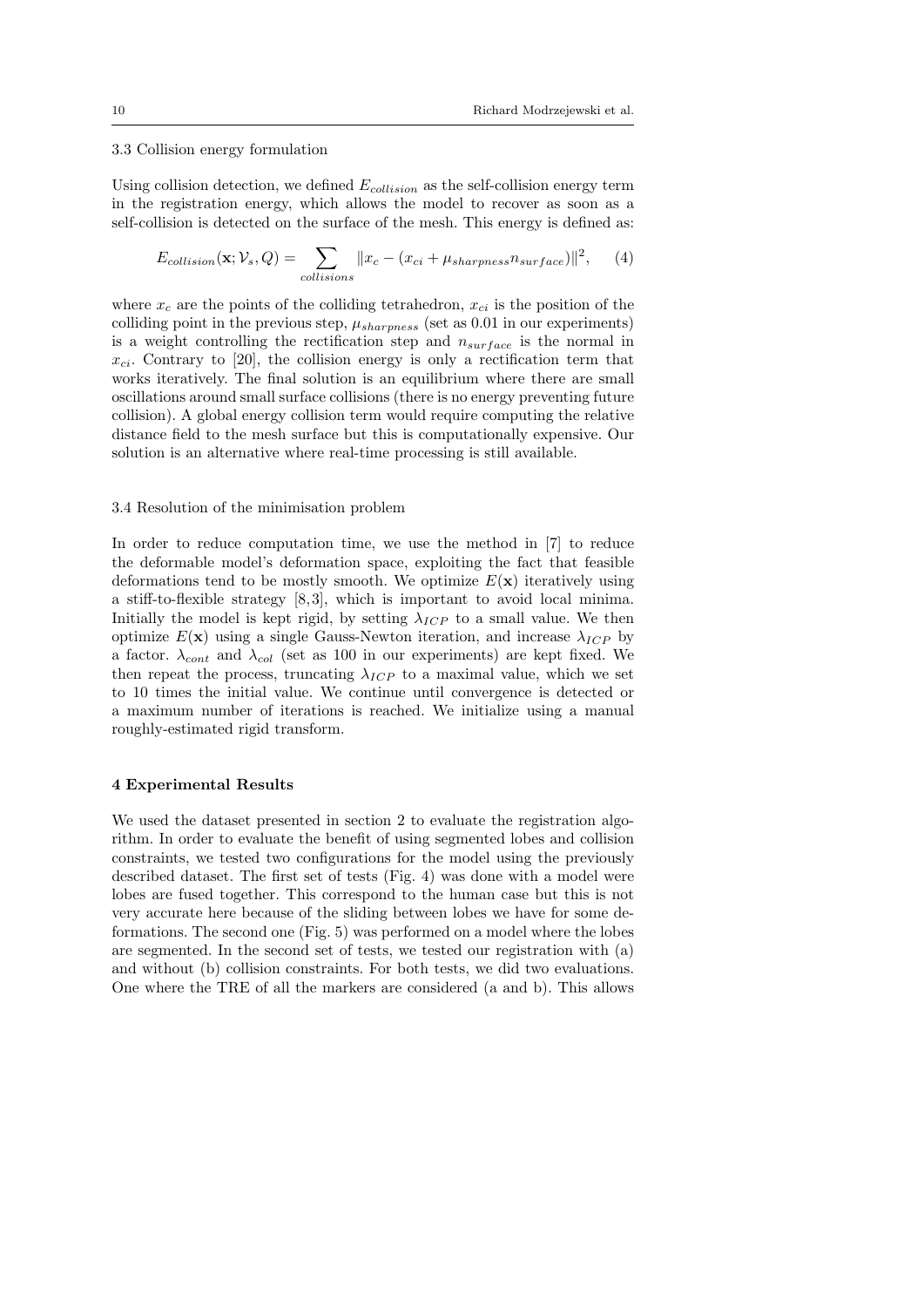

Fig. 4 Registration errors on the surface (left) and inside the liver (right) when considering a non segmented lobes model. (b,c,d) are explained in section 4.



Fig. 5 Registration errors on the surface (left) and inside the liver (right) when considering a model where lobes are segmented. (a,b,c,d) are explained in section 4.

us to evaluate the registration on the whole model and see the effects of lobes interacting with each other. The other one only considers the markers of the visible lobe (c and d) where the target surface is properly reconstructed. These are the results we should look at when evaluating the precision, as in practice, during a surgery, the surgeon visualizes only the relevant liver lobe. We performed the evaluation tests using the segmented surface from the CT as a target (a, b and c) and also the reconstructed surface built from the exploration video (d). The first test evaluates the results we would obtain if our reconstructed surfaces were perfect. The second test evaluates the registration in real conditions (noise in the reconstruction, missing parts). This separation allows us to decouple registration error caused by an incomplete interventional reconstruction and error caused by the registration algorithm.

Qualitatively, we see in Fig. 6 that after registration, the collision cost behaves as expected: without it, we see deep collision between lobes but with it, only small residual collisions remain. The quantitative results are shown in Fig. 4 and Fig. 5. Results are in general slightly better when using the model with segmented lobes ( $\simeq$ 10 mm improvement for the inside and  $\simeq$ 5mm for the surface). Concerning the error inside the liver, the collision constraints improve the quality of the registration ( $\simeq$ 1-2mm of improvement). This demonstrates the benefit of such an approach. When considering only the spheres and clips of the visible lobe, and using the model where collision is taken into account, the median error is around 20mm inside the liver and 15mm at the surface.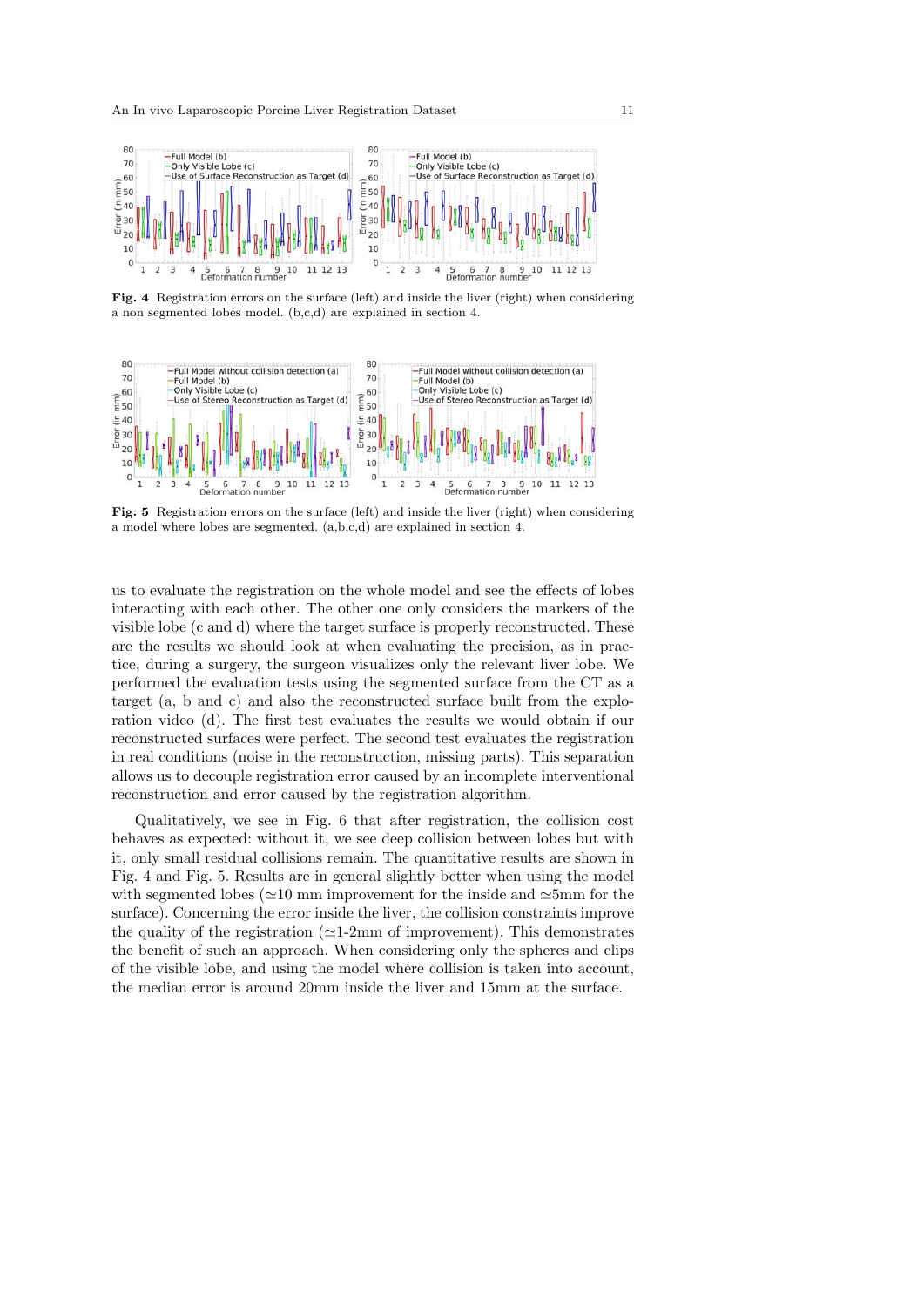

Fig. 6 Deformed mesh after registration without (left) and with (right) collision constraints. In red are the collision areas.

## 5 Conclusion

We have presented a new in vivo porcine liver registration evaluation dataset that addresses the lack of public datasets in this field, as it will be made public. TRE can be evaluated on the surface and within the liver. Surface-to-surface error can also be computed using the segmented CT images, but as a way to check the behavior and convergence of the algorithms and not as an evaluation metric. This dataset is the very first of its kind. As an example of use, we have presented and evaluated a state-of-the-art energy based approach and a novel extension that handles self-collisions. This can be extended straightforwardly to handle collisions with other surrounding organs or instruments.

# 6 Compliance with Ethical Standards

The authors declare that they have no conflict of interest. All applicable international, national, and institutional guidelines for the care and use of animals were followed. All procedures performed in studies involving animals were in accordance with the ethical standards of the institution at which the studies were conducted.

## References

- 1. Adagolodjo, Y., Trivisonne, R., Haouchine, N., Cotin, S., Courtecuisse, H.: Silhouettebased pose estimation for deformable organs application to surgical augmented reality. In: Intelligent Robots and Systems (IROS), pp. 539–544. IEEE (2017)
- 2. Allard, J., Cotin, S., Faure, F., Bensoussan, P.J., Poyer, F., Duriez, C., Delingette, H., Grisoni, L.: Sofa-an open source framework for medical simulation. In: MMVR 15-Medicine Meets Virtual Reality, vol. 125, pp. 13–18. IOP Press (2007)
- 3. Amberg, B., Romdhani, S., Vetter, T.: Optimal step nonrigid icp algorithms for surface registration. In: CVPR'07. IEEE Conference on, pp. 1–8. IEEE (2007)
- 4. Clements, L.W., Chapman, W.C., Dawant, B.M., Galloway Jr, R.L., Miga, M.I.: Robust surface registration using salient anatomical features for image-guided liver surgery: Algorithm and validation. Medical physics 35(6Part1), 2528–2540 (2008)
- 5. Collins, J.A., Weis, J.A., Heiselman, J.S., Clements, L.W., Simpson, A.L., Jarnagin, W.R., Miga, M.I.: Improving registration robustness for image-guided liver surgery in a novel human-to-phantom data framework. IEEE transactions on medical imaging 36(7), 1502–1510 (2017)
- 6. Collins, T., Bartoli, A.: [poster] realtime shape-from-template: System and applications. In: ISMAR, 2015 IEEE International Symposium on, pp. 116–119. IEEE (2015)